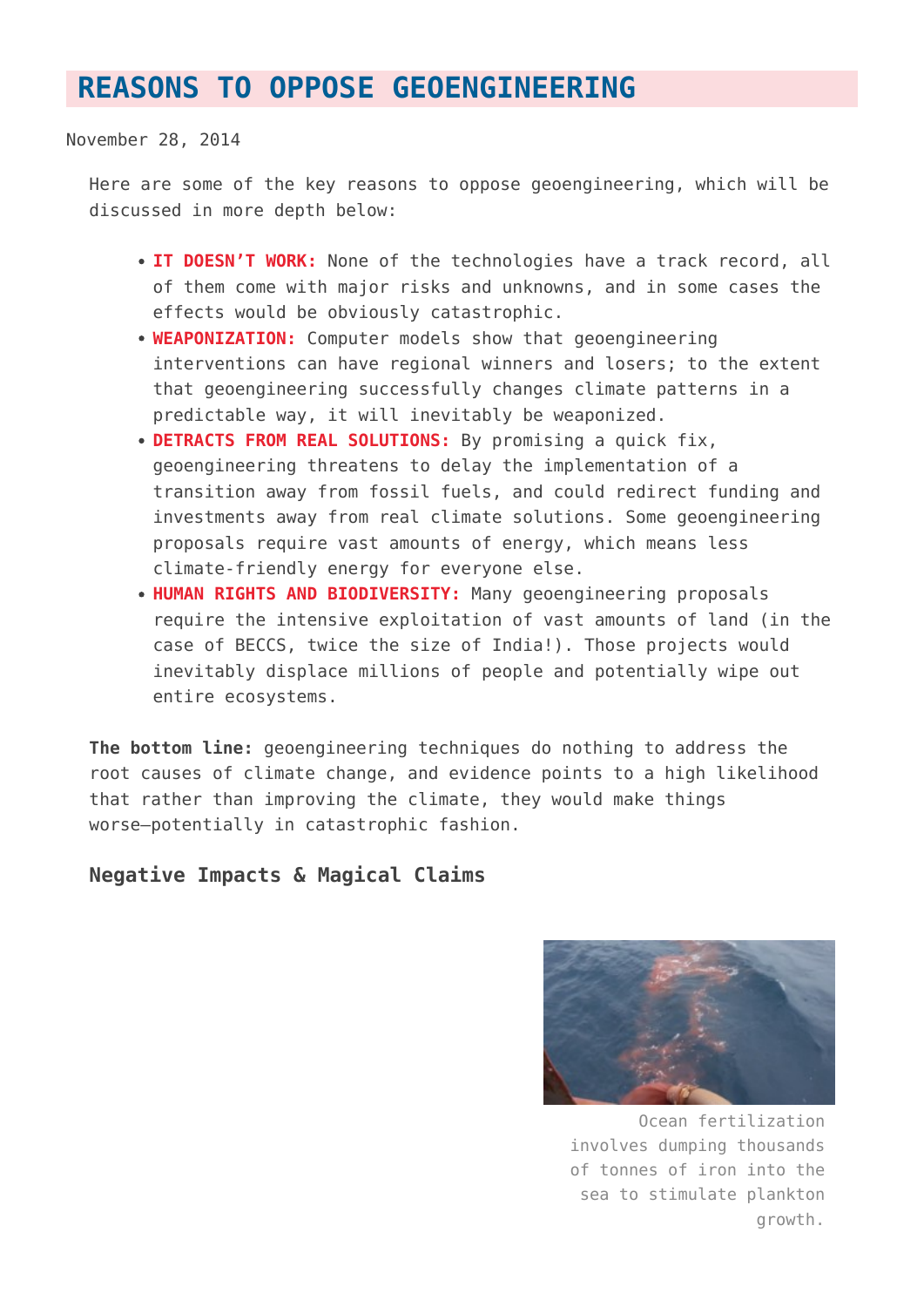There have not been many real-world geoengineering experiments, becauseof the problem with scale. Testing on small scales does not necessarily reflect what will happen if done on a much larger scale. Testing on large scale is *de facto* geoengineering.

However, many researchers have attempted to model the potential effects these proposed measures could have on the weather, biodiversity, farms and ecosystems.

In some cases, like [Solar Radiation Management](https://www.geoengineeringmonitor.org/technologies#srm) (SRM), blocking sunlight by spraying chemicals like sulphur dioxide into the upper atmosphere or launching giant reflective parasols into orbit, could have a cooling effect. However, models show that such manipulations come with highstakes risks: entire regions could face drought, and if SRM was started and then abandoned, global temperatures could rise very rapidly.

[Ocean fertilization](https://www.geoengineeringmonitor.org/technologies#cdr) consists of dumping tonnes of iron-rich dust into the ocean to stimulate plankton growth in the hopes that it will absorb carbon and then sink to the bottom of the sea. Studies based on computer models suggest that it probably will not have the desired effect, and could create "dead zones" by removing oxygen from the water.

[Carbon Capture and Storage](https://www.geoengineeringmonitor.org/technologies#cdr) (CCS) is considered a climate geoengineering technology in some cases. Its proponents claim that we can continue to burn fossil fuels if we just suck the carbon out of the air before it leaves the smokestack. CCS is extremely expensive and it's not clear how well it actually works. If CCS becomes implemented at a large scale, where will the billions of tonnes of carbon be stored? Which communities and ecosystems will be put at risk of being poisoned when and if carbon dioxide, which can be lethal when concentrated, leaks? Furthermore, much of the current push to develop CCS is based on a desire to [use captured CO2 for "enhanced oil recovery"](http://www.geoengineeringmonitor.org/2014/11/uncertainties-is-an-understatement-when-it-comes-to-beccs/).

So-called Negative Emissions Technologies (NETs) like [Bioenergy with](https://www.geoengineeringmonitor.org/technologies#cdr) [Carbon Capture and Storage \(BECCS\)](https://www.geoengineeringmonitor.org/technologies#cdr) claim that we can increase energy production while decreasing emissions. These plans are based on growing and burning massive, country-sized quantities of biomass and they ignore the carbon emissions and ecological impacts caused by tearing up millions of hectares of land over and over again to create these plantations.

[Bioenergy with Carbon Capture and Storage \(BECCS\)](http://www.geoengineeringmonitor.org/technologies#cdr) is based on the false claim that burning biomass is "carbon neutral". Proponents claim that capturing and burying carbon from such a "neutral" process will make it carbon "negative". This faulty logic ignores a growing literature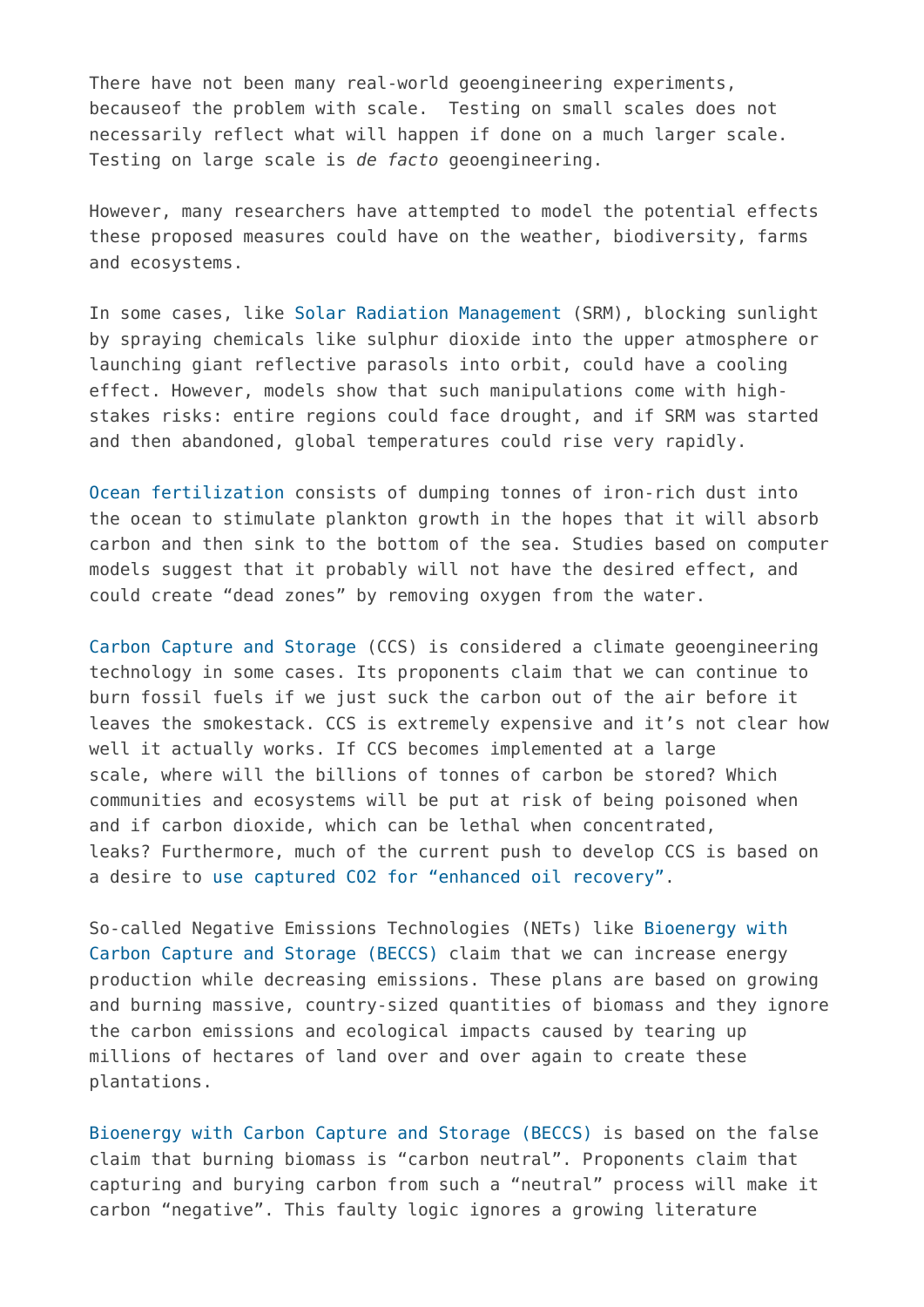showing that CO2 emissions from most bioenergy processes are large – even larger than for fossil fuels when the impacts on ecosystems and soils are taken into account. Millions of hectares of land would have to be converted to growing trees and crops for bioenergy to implement large-scale BECCS.

So-called Negative Emissions Technologies (NETs) are based on the wishful thinking that we can increase energy production while decreasing emissions. A wide range of technologies are being touted using this "win-win" rhetoric, including biofuels that result in [biochar](http://www.geoengineeringmonitor.org/cat/technologies/carbon-dioxide-demoval/biochar/) byproducts, using CO2 emissions to grow algae and various other processes. Some of these technologies have garnered much hype, but they are virtually nonexistant in reality.

### **The Technofix Approach vs. Addressing Root Causes**

The mindset that embraces Technofixes assumes that solutions are somehow possible without addressing root causes. Each time we are threatened by a disaster that is caused by structural inequalities and abuse of concentrated power, those who are invested in and profit from those same structures say "we can fix it!" If we believe them, we can be temporarily fooled into taking a path that doesn't address root causes and therefore only delays real solutions. Most of the time, technofixes don't actually work; their real role is to be an effective, temporary distraction.

Geoengineering presents politicians and leaders with vested interests with an option to avoid making difficult choices. Rather than putting an end to combustion of fossil fuels, destructive industrial agriculture, and the pursuit of endless economic growth, they can take the less politically contentious path of offering support for a technofix.

But it is clear that climate change stems from multiple sources embedded in an economic system based on constant growth and ever-increasing consumption; it cannot be addressed by a "magic bullet" technofix.

Trillions of dollars in profit and infrastructure investments by oil companies could be devalued if emissions are regulated. Because of the vast profits and investments that could be lost if we truly address the root causes of climate change, geoengineering represents a dangerous [moral hazard.](http://www.geoengineeringmonitor.org/cat/reasons_to_oppose/moral_hazard/) If oil companies see geoengineering as a possibility, they can back a technofix and present it as a solution instead of powering down their operations.

That's precisely what the fossil fuel industry is doing – quietly and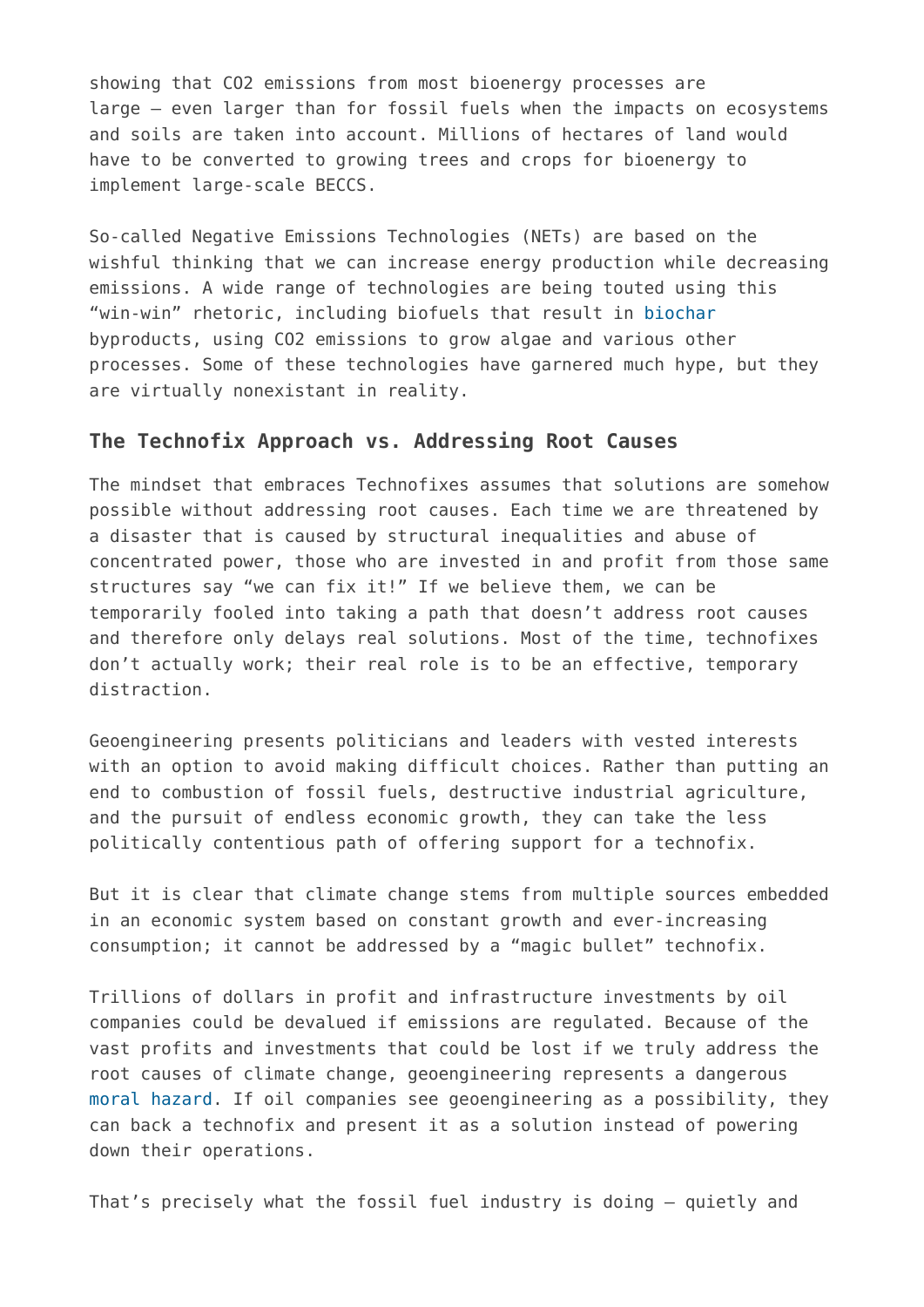behind the scenes, but with a lot of money.

# **The Geoengineering Clique**



Newt Gingrich is a recent geoengineering advocate.

A number of commentators have pointed to the existence of a "geoengineering clique" that is promoting the technofix approach. The prominent voices on geoengineering that reappear again and again are actually a very small group of people. Most of them appear to be white men from rich countries, especially Europe and North America. Some of them have direct connections to the fossil fuel industry and many appear to have military connections. For example David Keith, one of the most prominent geoengineering proponents, has a private company funded by tar sands money. While the "geoengineering clique" project the image of reluctant advocates exploring geoengineering only as a "plan B" to reducing emissions, there are a range of motivations driving interest in geoengineering, including commercial and military interests.

In fact, some of the heavyweight backers of climate geoengineering were climate deniers or downplayers not so long ago. Some call this odd switch the "[Lomborg Maneuver,](http://www.geoengineeringmonitor.org/2013/10/strange-bedfellows-climate-change-denial-and-support-for-geoengineering/)" after the pro-corporate environmentalist Bjorn Lomborg, who poo-pooed the effects of climate change until he became a geoengineering proponent. Right-wing groups like the Heartland Institute and the [American Enterprise Institute](http://www.aei.org/publication/time-for-the-gop-to-take-the-lead-on-climate-change/) and politicians like [Newt Gingrich](http://humanevents.com/2008/06/03/stop-the-green-pig-defeat-the-boxerwarnerlieberman-green-pork-bill-capping-american-jobs-and-trading-americas-future/) have joined the geoengineering bandwagon as well.

Part of the threat of commercialization of geoengineering techniques is that it could create a much larger group of people with a vested interest in pursuing a technofix approach. If the geoengineering clique becomes several times larger, it will become even harder to make rational decisions about the climate.

### **Solutions to Climate Change Already Exist**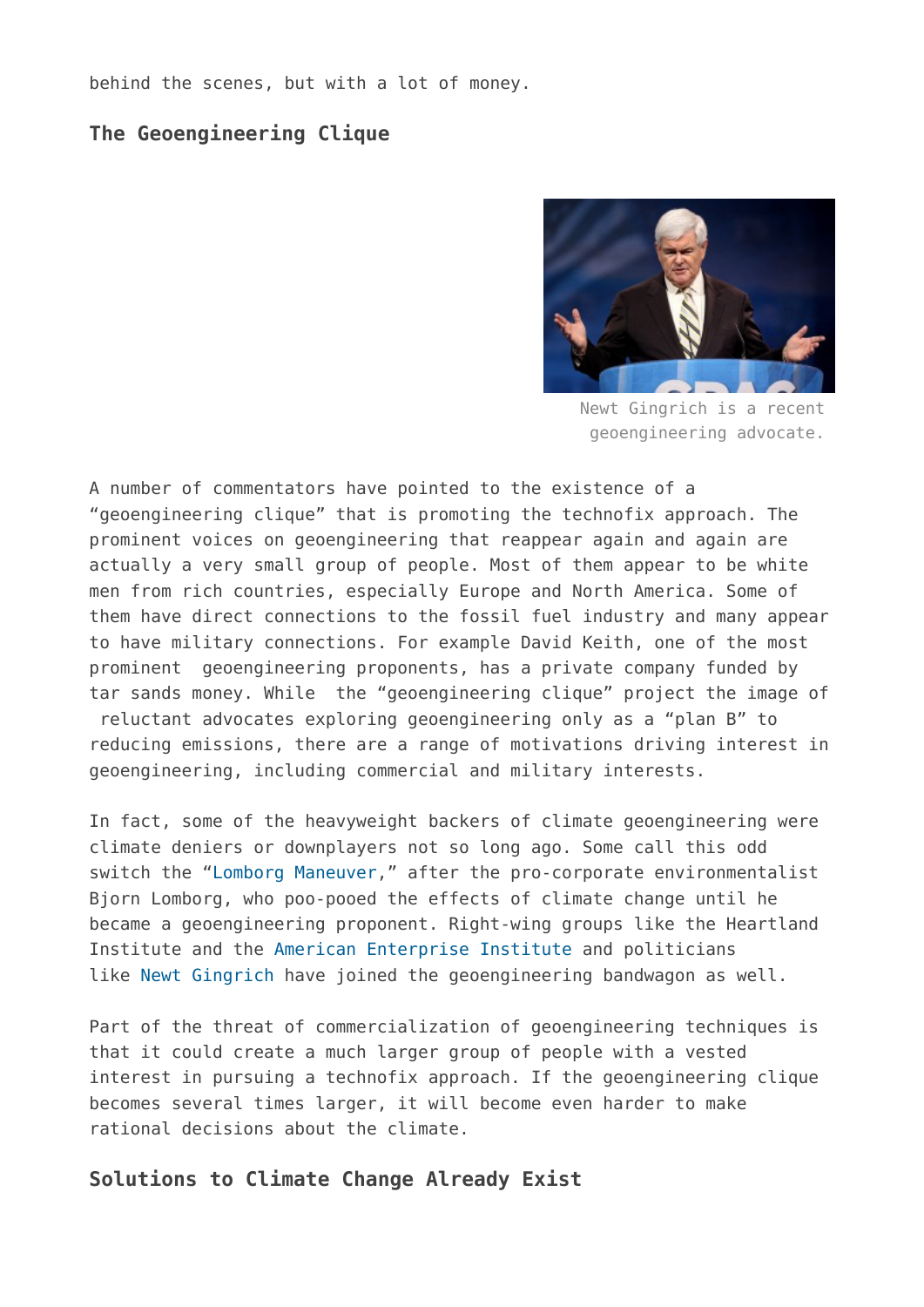

Agroecology practices are one of the most effective ways to reduce climate change. Photo: Andrea Nguyen

Real, fundamental, low- to no-risk, beneficial, long-term solutions to climate change are already available. They include agroecology, reducing emissions and resource consumption, implementing hard emissions limits, investing in public transportation and liveable and workable communities, and stopping deforestation, among many many others. The problem is not that these solutions don't work, it's that they are incompatible with any goal or mandate for an ever-expanding economy based on the exploitation of finite natural resources. Reducing emissions provokes opposition from big oil; public transportation is curbed by car manufacturers; large-scale expansion of agroecology raises the ire of industrial agribusiness conglomerates.

For real solutions to work, the power of small farmers, communities and workers must increase in relation to that of investors and industry. The main barriers to their implementation are the polluting industries and their investors. A quick way to check the credibility and goodwill of any geoengineering proponent is to examine how much real effort they have put into advocating for real solutions to climate change – and to look at where their money is coming from.

#### **Governance and Weaponization**

One of the major problems with geoengineering is that large-scale projects can create winners and losers. If geoengineering schemes were implemented, some regions of the globe might see improved conditions, while other regions would see disastrous changes in rainfall or see their rivers dry up. Who decides what scheme is used and how it is implemented?

Certain geoengineering enthusiasts have hinted that geoengineering schemes could move forward with only a few superpowers on board, and